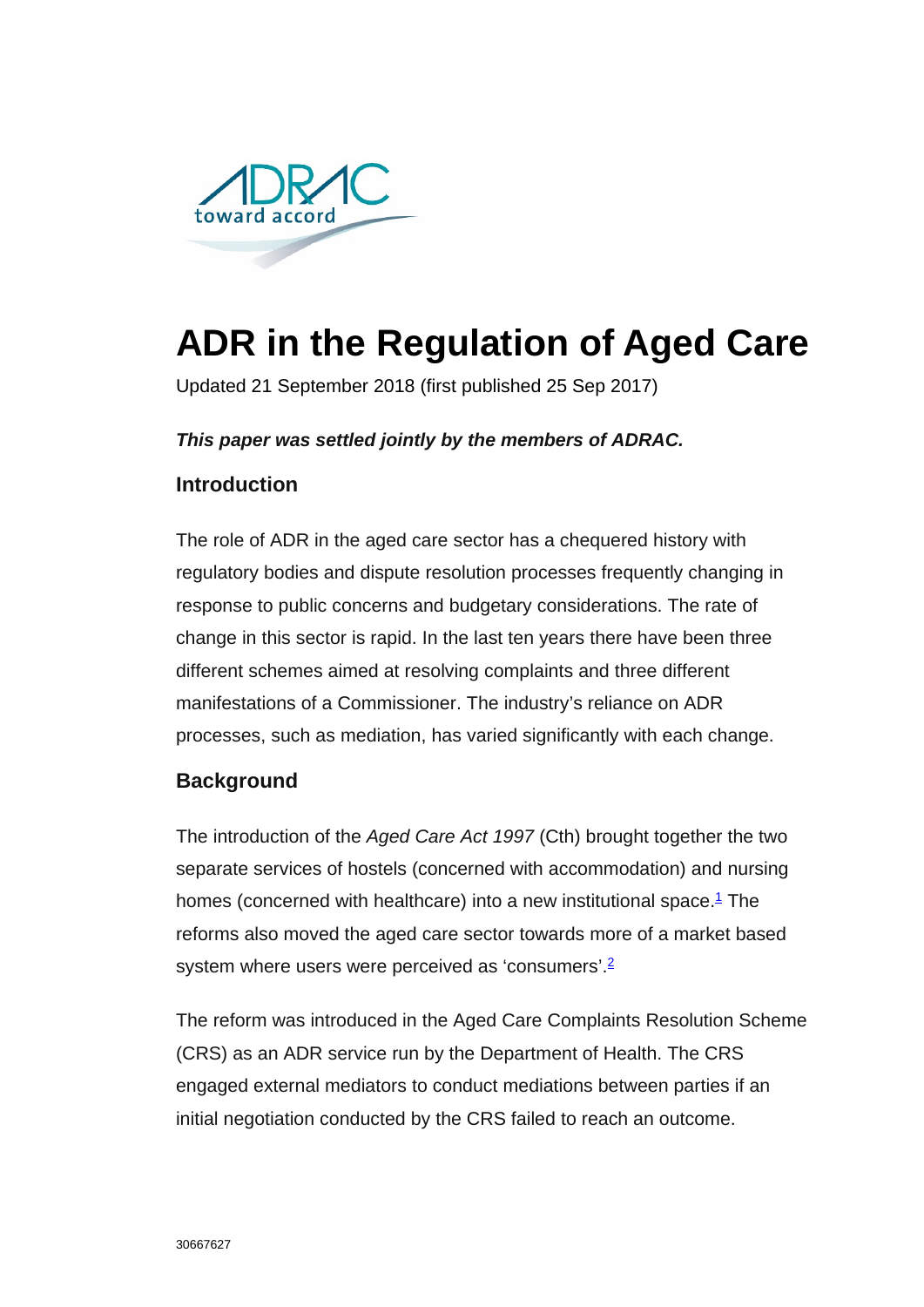A 2000 Commonwealth Ombudsman's report found significant issues with the CRS's complaints resolutions process. $3$ On the use of mediation, the Ombudsman found a 'lack of specific guidance on mediation' and a 'lack of training for staff of Scheme'. $\frac{4}{3}$ 

Amendments to the Act in 2000 saw the appointment of an independent Commissioner for Complaints to oversee the complaints process.

In 2007, following a series of highly publicised controversies, the Howard Government introduced a series of reforms including the creation of the Aged Care Complaints Investigation Scheme (CIS) replacing the CRS.<sup>5</sup> The new scheme provided departmental officers with greater powers to investigate service provider's compliance with their obligations. The changes were in response to criticism levelled at CRS for its ineffectiveness at resolving disputes including too much reliance on mediation. $6 \text{ In a press release, the}$ Minister said the following on the changes:

The government has moved to significantly strengthen the complaints handling powers available under the Aged Care Act 1997 by introducing the capacity to investigate complaints, as opposed to the former conflict resolution role that relied on mediation. Some complaints are just unamenable to mediation.

The changes also created the Aged Care Commissioner, an office which replaced the Commissioner for Complaints.

The next overhaul of the complaints resolution system occurred in 2009 following the review of the Aged Care Complaints Investigation Scheme conducted by Prof. Merrilyn Walton (the Walton Report). The Aged Care Complaints Scheme was introduced to replace the CIS. The new scheme was designed to focus on the resolution of complaints rather than the investigation of providers' compliance with regulations. $<sup>Z</sup>$ </sup>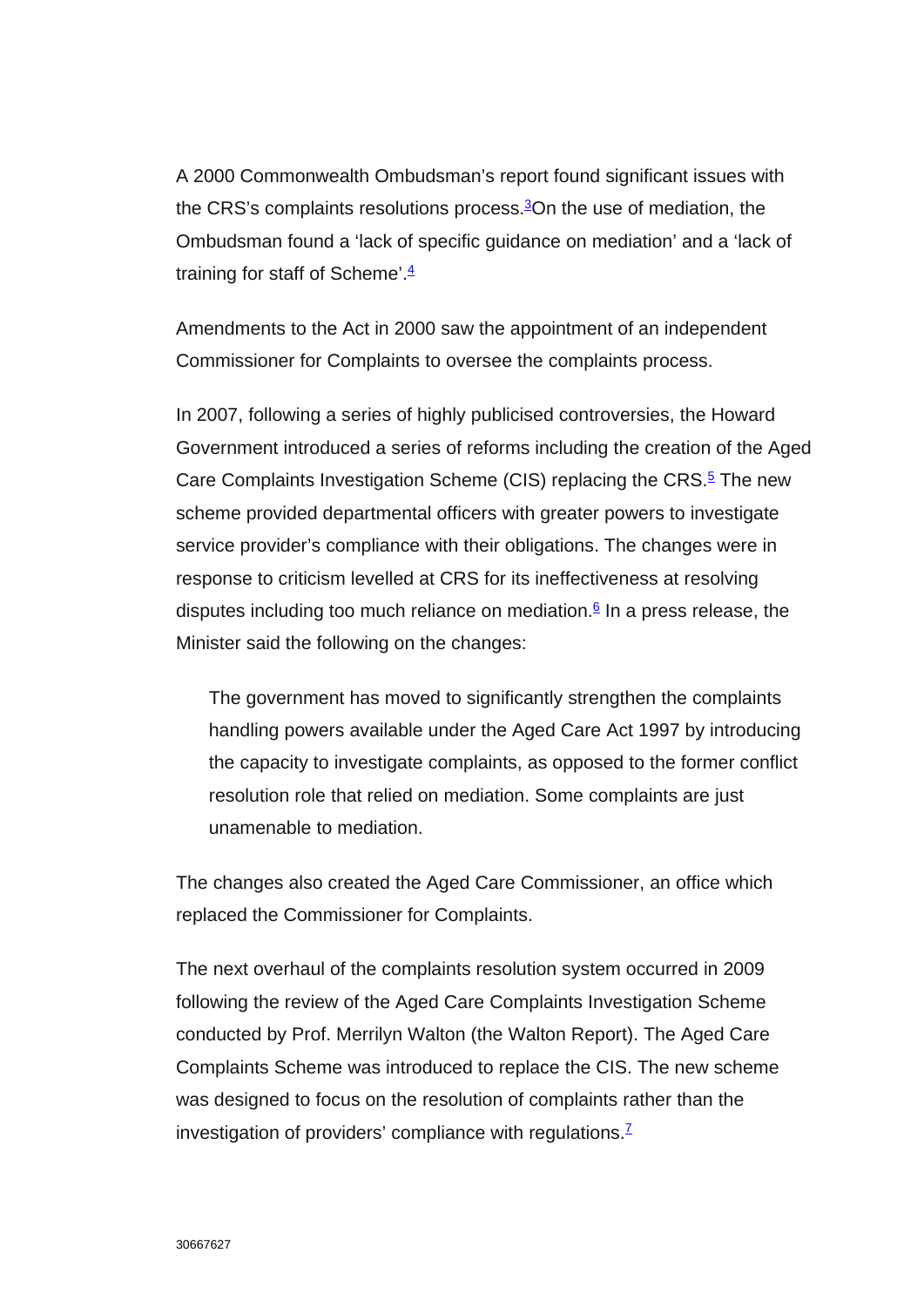Then, in 2016, the Commonwealth established the Aged Care Complaints Commissioner. This new body removed the complaints resolution process from the Aged Care Complaints Resolution Scheme. In explaining the reforms, the Minister said that the change was to facilitate the recommendations of the Walton Report.<sup>8</sup> It was considered that the Commissioner, being an independent office-holder from the Department, would be better placed to resolved disputes between complainants, Aged Care providers, and the Department.<sup>9</sup>

## **ADR and the Aged Care Complaints Commissioner**

The Commissioner has four options of dispute resolution available. These are conciliation, provider resolution, mediation and investigation. Conciliation and mediation are examined here.

#### *Conciliation*

The Commissioner's policy document describes conciliation as involving:

…complaints officers assisting the parties to work together to discuss the issues and reach agreement. This could be achieved by phone discussion or through meetings between the parties.<sup>10</sup>

The document states that issues are suitable for conciliation if (i) the participants are "willing and able" to participate, (ii) the participants agree to the Commissioner's assistance in the process, and (iii) an outcome is likely to achieve a timely and positive outcome. The policy stresses that the process is not legal and it is not appropriate for parties to have legal representatives attend the conciliation.

#### *Mediation*

If the Commissioner believes that mediation is appropriate in the circumstances a recommendation may be made that the parties engage an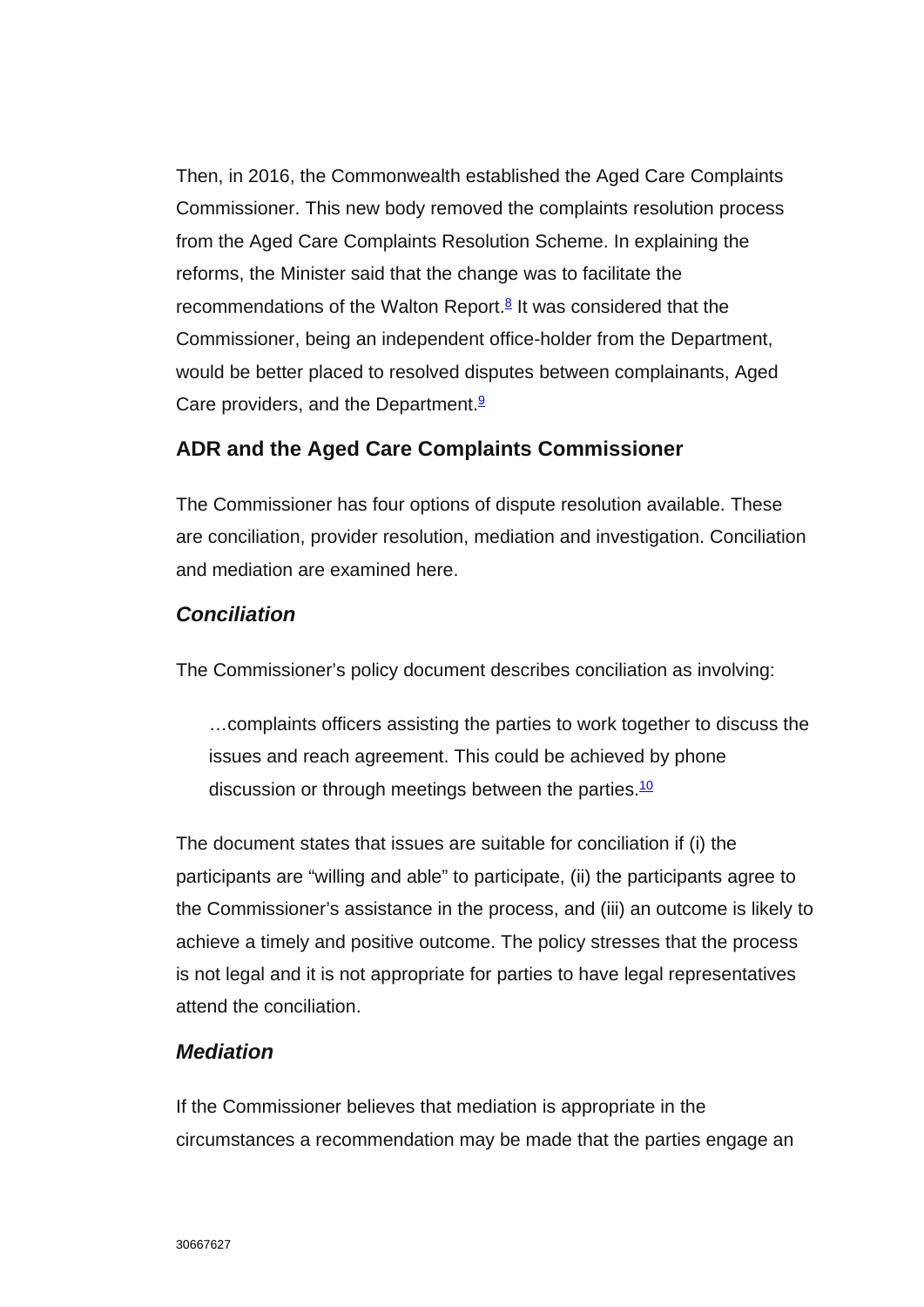independent mediator at their own expense. On agreement of the parties to engage a mediator, the Commissioner will end involvement in the dispute. However, involvement of the Commissioner may be reengaged if the mediation fails to resolve the dispute. As the mediation engages a third party provider, the Commissioner's policy has limited detail surrounding the process.

#### *Recent developments*

In April 2018, the Minister for Aged Care announced that a new independent Commission would be established to regulate and police the aged care industry.11 The new Aged Care Quality and Safety Commission, to be established from 1 January 2019, is anticipated to bring together the functions of the Australian Aged Care Quality Agency and the Aged Care Complaints Commissioner. Eventually, it is also expected to absorb the aged care regulatory functions of the Department of Health. Any effect of this change on the use of ADR in the aged care sector remains to be seen.

On 16 September 2018 the Prime Minister Scott Morrison announced the Government's intention to establish a Royal Commission into the residential aged care sector. No terms of reference have yet been published. An ABC report on the announcement can be viewed [here.](http://www.abc.net.au/news/2018-09-16/scott-morrison-announces-royal-commission-into-aged-care-sector/10252850)

#### **Conclusion**

The use of ADR in resolving disputes within the Aged Care Sector has changed significantly with the various legislative schemes. It appears that dispute resolution in this space has been a politically sensitive area with different approaches and attitudes towards ADR with each reform. With dispute resolution now located within an independent body, ADRAC will be interested to follow the extent of the use of ADR in the aged care sector over the coming years.